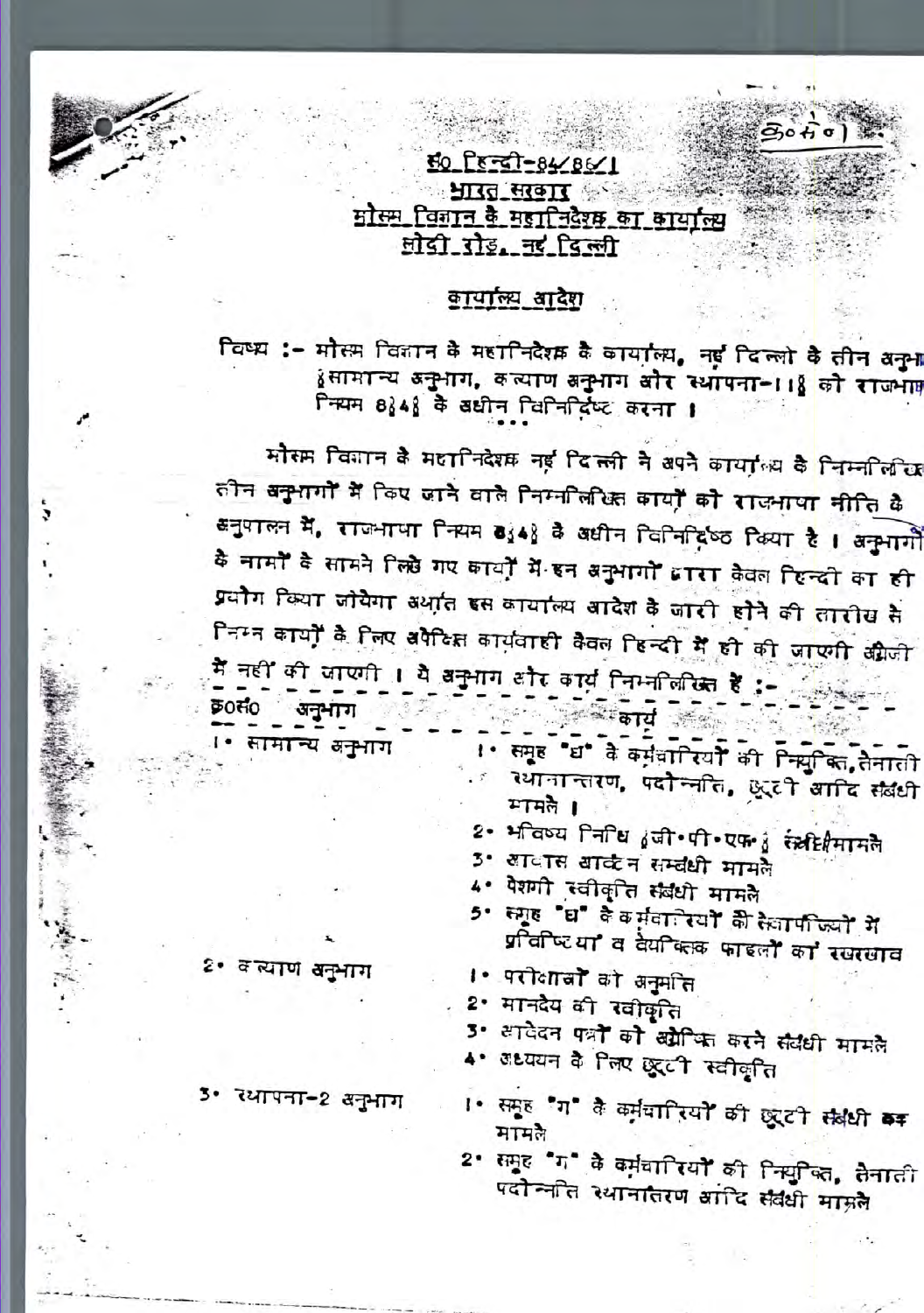3• स्मूह "ग" कर्मदारियाँ की स्वापज्याँ में प्रतिष्टिया व देयक्तिक फाइलों के रस रसाव

पंपरोक्त बनुभागों के प्रभारी अधिकारी पर्व उपर्युक्त मामले संबंधी फाइलों  $\mathbf{z}$ . पर इन्तादार करने वाले अधिकारी कृपया यह सुनिशिक्त करें कि उपर्युक्त निर्धा कार्ट्रों में बाव्ययक कार्यवाही <sub>ई</sub>टिप्पण एवं मलोदा<sub>ं</sub> केउन जादि<sub>ई</sub> कैवल हिन्दी दें लीजाए । cñ

 $\overline{M}_{44}$   $\overline{5}$   $\overline{44}$   $\overline{100}$ है एस•टी एस अब्बी है उपमहानिदेशक हुप्रशासन एवं भ कूते मोस्म दिलान के महानिदेश

प्रतिलिपि :- सुबना तथा आकायक कार्यदाशी के लिए प्रेफ्ति

- 1. भी फलीर चन्द्र, मोसम दि0 उप्रशार् लामान्य अनुभाग
- 2• श्री बार•ती•दत्त, स•मौ•वि• स्थापना-2
- 3. श्री दिजय बुमार, स.मौ-दि., कत्याण अनुभाग

≬ ए∙ एस•वम दूते मौसम विज्ञान के महानेन

फ़ा0 सं0 हिन्दी-84/86/1 दिनांके 27 जनवरी 1987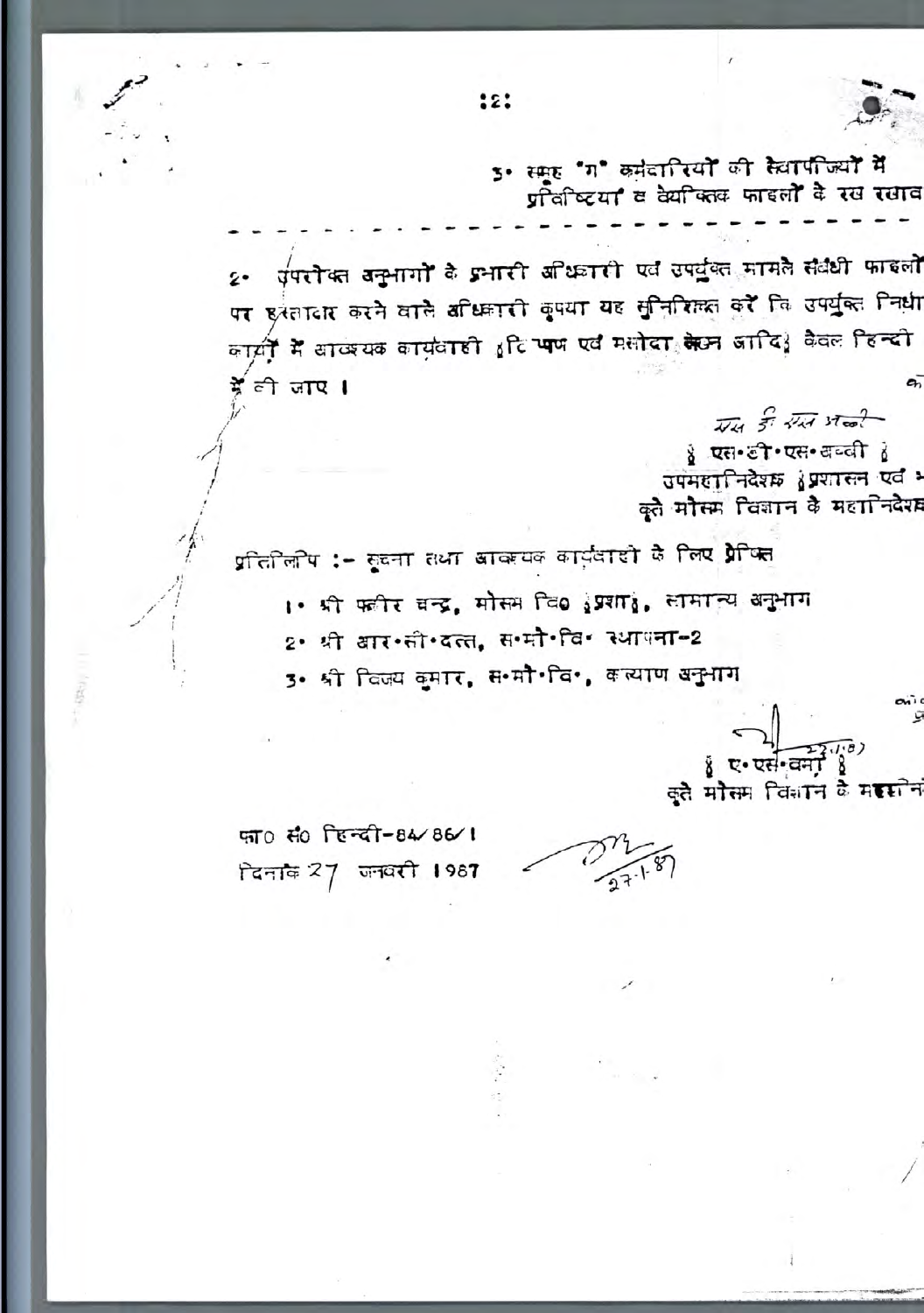सं. हि. 84/86/1 भारत सरकार भारत मौनम विज्ञान विभाग मोंसम विज्ञान के महानिदेशक का कार्यालय मौसम भवत, लोदी रोज नई दिल्ली-११०००३ तार का पता : महामौनम, नई दिल्ला



NO. GOVERNMENT OF INDIA INDIA METEOROLOGICAL DEPARTMENT OFFICE OF THE DIRECTOR GENERAL OF METEOROLOGY MAUSAM BHAVAN, LODI ROAD. **NEW DELHI-110003 Telegraphic Address** DIRGENMET, NEW DELHI

दिनोक/Date...20.. अ**प**स्त 2002

# कार्यालय आदेश

विषय: मौसम विज्ञान के महानिदेशक के कार्यालय, नई दिल्ली के चार अनुभागों ≬उ. गो. वि. केन्द्र≬कम्प्यूटर≬, उपग्रह मौसम अनुभाग≬कम्प्यूटर≬, दूरसंचार अनुभाग≬कम्प्यूटर) और भूकम्प अनुभाग कम्प्यूटर) को राजभाषा नियम 8141 के अधीन विनिर्दिष्ट करना ।

मौसम विज्ञान के महानिदेशक, नई दिल्ली ने अपने कार्यालय के निम्नलिखित चार अनुभागों में किए जाने वाले निम्नलिखित कार्यों को राजभाषा नीति के अनुपालन में, राजभाषा नियम 8141 के अधी<u>न विनिर्दिष्ट</u> किया है । अनुभागों के नामों के सामने लिखे गए कार्यों में इन अनुभागों द्वारा केवल हिन्दी को ही प्रयोग किया जाएगा अर्थात् इस कार्यालय आदेश के जारी होने की तारीख से निम्नलिखित कार्यों के लिए अपेक्षित कार्रवाई केवल हिन्दी में ही की जाएगी अंग्रेजी में नहीं की जाएगी । ये अनुभाग और कार्य निम्नलिखित हैं:

#### क्र.स. अनुभाग

 $1.$ 

2.

 $\mathbf{R}$ 

1. ऑफड़ों के आदान प्रदान से संबंधित कार्य 2. सभी कार्मिकों के छुट्टी के मामले ।

काये

1. ऑॅंकड़ों के आदान प्रदान से संबंधित कार्य 2. सभी कार्मिकों के छुट्टी के मामले ।

1. ऑॅंकड़ों के आदान प्रदान से संबंधित कार्य। 2. सभी कार्मिकों के छुट्टी के मामले ।

1. ऑकड़ों के आदान प्रदान से संबंधित कार्य। 2. सभी कार्मिकों के छुट्टी के मामले ।

उ.गो.वि.केन्द्र≬कम्प्यूटर≬

उपग्रह मौसम अनुभाग≬कम्प्यूटर)

दूरसंचार अनुभाग≬कम्प्यूटर≬

भूकम्प अनुभाग≬कम्प्यूटर≬ 4.

उपरोक्त अनुभागों के प्रभारी अधिकारी एवं उपर्युक्त मामले संबंधी फाइलों पर हस्ताक्षर करने वाले अधिकारी कृपया यह सुनिश्चित करें कि उपर्युक्त निर्धारित कार्यों में आवश्यक कार्रवाई ≬टिप्प्रण एवं मसौदा लेखन आदि≬ केवल हिन्दी में की जाए ।

> ≬जे.एस.आर्य≬ उपमहानिदेशक≬प्रशासन एवं भंडार≬ कृते मौसम विज्ञान के महानिदेशक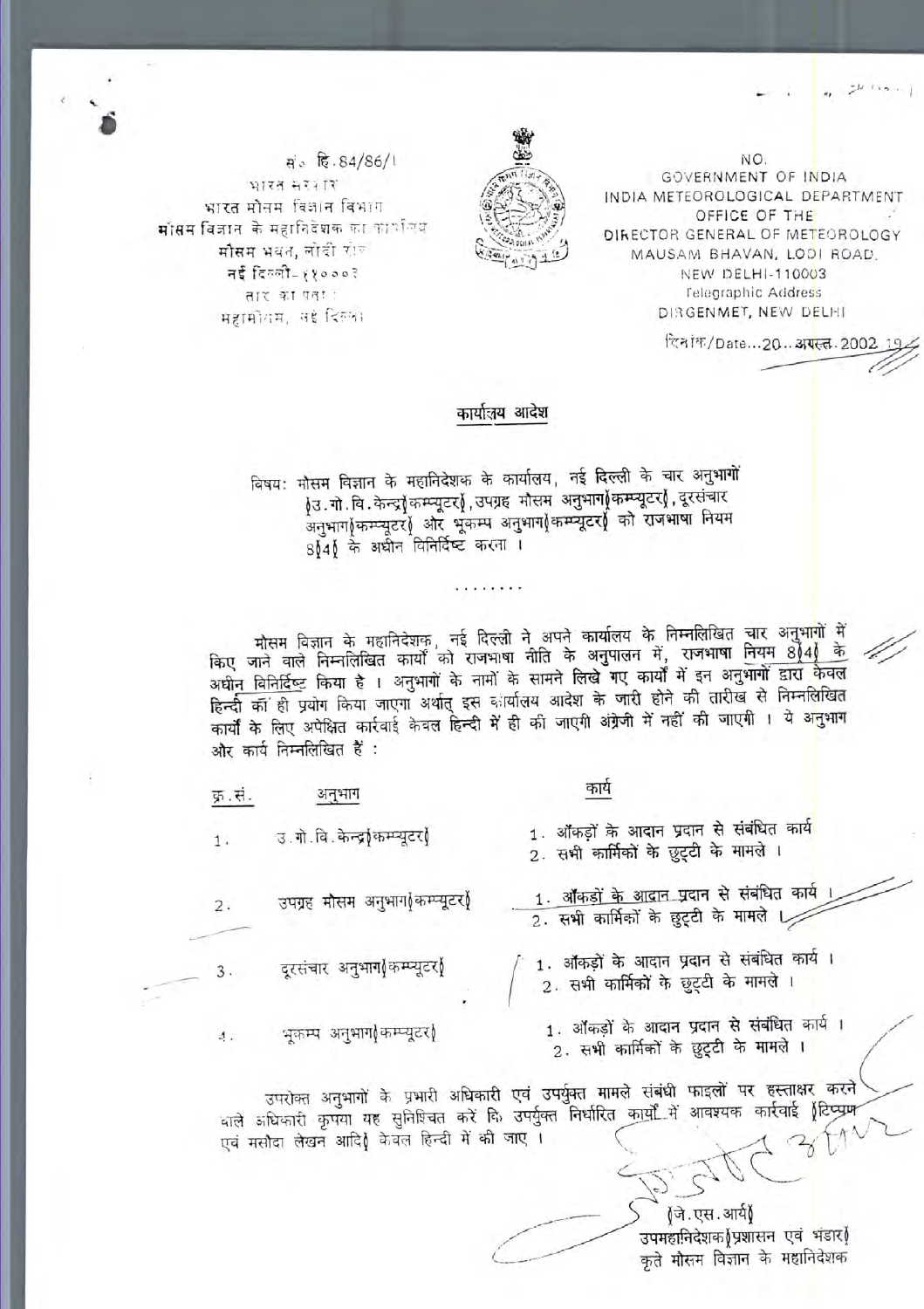प्रतिलिपि :- सूचना तथा आवश्यक कार्रवाई रुंतु प्रेषित

> श्री एस. आर. क**लसी, उ**पमहानिदेशक≬चक्रवात चेतावनी≬ उ.गो.वि.केन्द्र । C<mark></mark>  $1$  .  $208$ श्री आर. सी. भाटिया, उपमहानिदेशक≬उपग्रह मोसम/हिन्दी≬ उपग्रह मौसम अनुभाग ।  $2.$  $3150$ श्री टी. के. रे, उपग्रहानिदेशक≬दूरसंचार) दूरसंचार अनुभाग ।  $3.$ डॉ. एच. वी. गुप्ता, उपमहानिदेशक ≬भूकम्प≬ भूकम्प अनुभाग ।  $\mathfrak{g}$ .

 $37.19$ 

 $20$ ≬ए.बी.लाल≬ हिन्दी अधिकारी कृते मौसम विज्ञान के महानिदेशक

Ŵ

सं. हिन्दी-84/86/1 दिनांक :- 20 अगस्त 2002